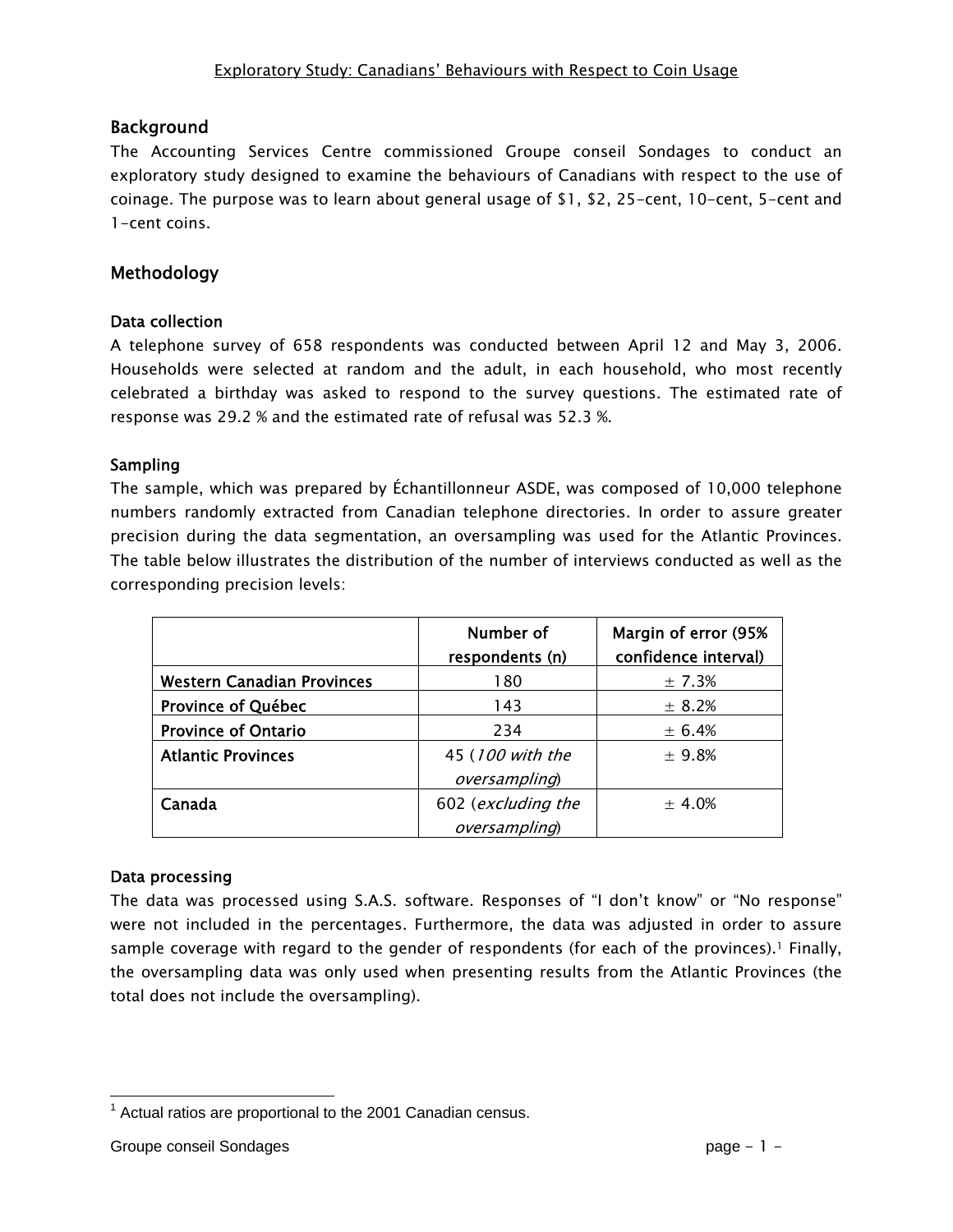#### Questionnaire

The questionnaire was developed by the Accounting Services Centre in collaboration with the Groupe conseil Sondages. The questionnaire is available in APPENDIX 1.

#### Explanations concerning the codification of results

The main question the survey posed was: "In general, what do you do with your (X-cent coins)?" More precisely, the question was asked on a recurring basis for the following coins: pennies (1 cent), nickels (5 cents), dimes (10 cents), quarters (25 cents), and 1 and 2-dollar coins. This made it possible to group responses within different categories. The table below presents each of these categories with their respective definitions:

| Category                | <b>Definition</b>                                                     |
|-------------------------|-----------------------------------------------------------------------|
| Payment                 | When the respondent spends the coins and has no specific behaviour    |
|                         | with respect to the accumulation of coins.                            |
| Accumulation and        | When the respondent states that he/she saves the coins and deposits   |
| deposit at least once a | them at least once a year.                                            |
| year                    |                                                                       |
| Accumulation and        | When the respondent states that he/she saves the coins and deposits   |
| deposit less than once  | them less than once a year.                                           |
| a year                  |                                                                       |
| Accumulation for non-   | When the respondent states that he/she saves the coins without        |
| specific spending       | depositing them and uses the accumulated amount for unspecified,      |
|                         | non-specific, non-recurring expenses.                                 |
| <b>Accumulation for</b> | When the respondent states that he/she saves the coins without        |
| specific, regular       | depositing them and uses the accumulated amount for specific, regular |
| expenses                | (almost daily) expenses (i.e.: drinks, meals, newspapers, bus).       |
| <b>Accumulation for</b> | When the respondent states that he/she saves the coins without        |
| specific, sporadic      | depositing them and uses the accumulated amount for specific, more    |
| expenses                | sporadic expenses (i.e.: car wash, parking).                          |
| <b>Accumulation for</b> | When the respondent states that he/she saves the coins without        |
| family altruism or      | depositing them and uses the accumulated amount for the benefit of    |
| community charity       | others (i.e.: children, church, charities).                           |
| <b>Accumulation for</b> | When the respondent states that he/she saves the coins without        |
| special projects        | depositing them and uses the accumulated amount for special projects  |
|                         | (i.e.: vacations, trips, holiday spending).                           |
| Other                   | Other answers.                                                        |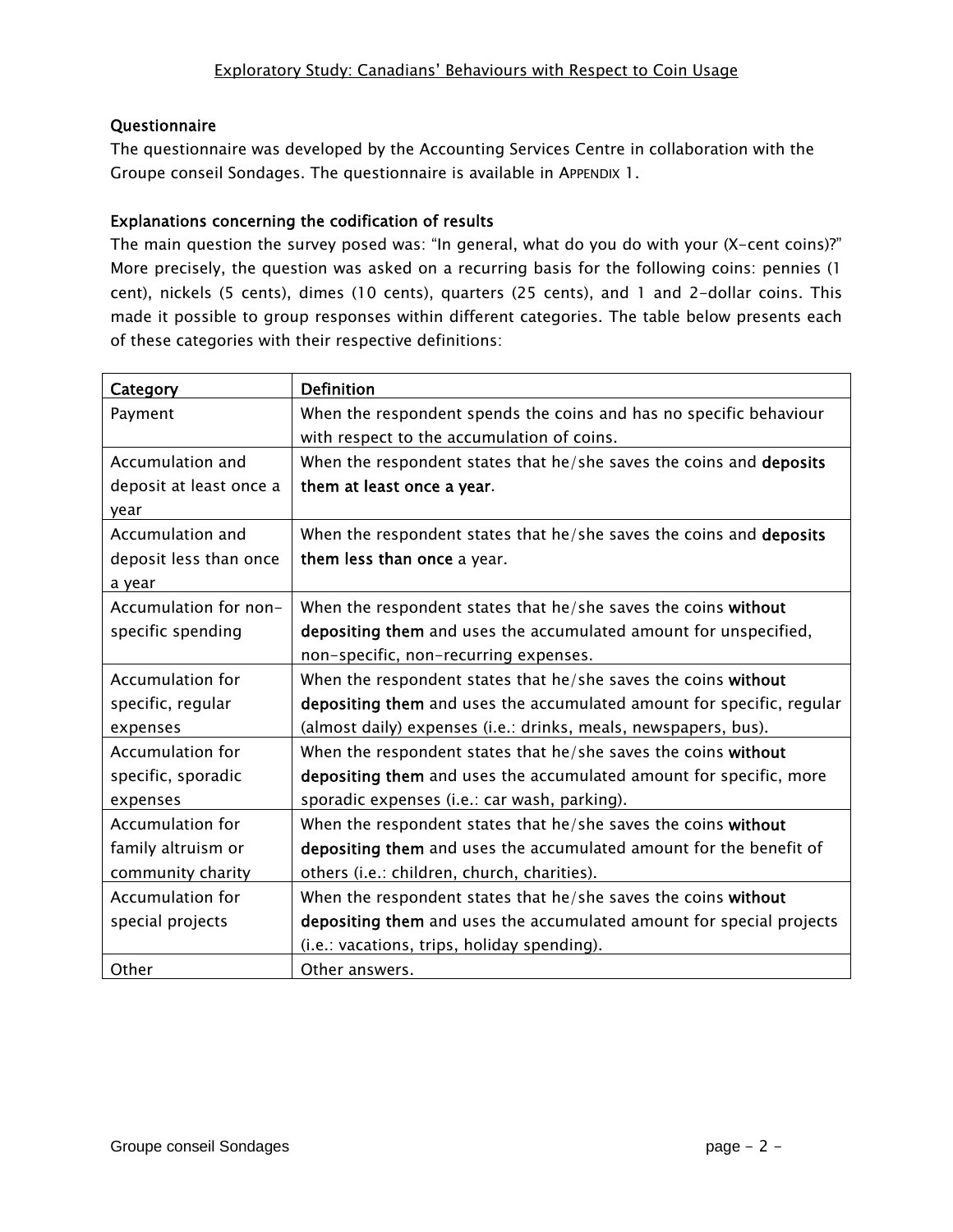#### Results

The results show that at least one in every three Canadians uses coins for making payments. The payment method (answer most often given) is always found in the response "used for payment," regardless of the value of the coin. Moreover, there is no marked difference among the regions. The table below lists the responses given for each main region and the total for each of the coin values studied:

| $($1$ and $$2)$                            | % West | % Québec | % Ontario | % Atlantic | % Total |
|--------------------------------------------|--------|----------|-----------|------------|---------|
|                                            |        |          |           |            |         |
| <b>Payment</b>                             | 65.1   | 66.4     | 67.6      | 65.5       | 65.6    |
| <b>Accumulation and deposit at least</b>   |        |          |           |            |         |
| once a year                                | 7.8    | 9.1      | 9.7       | 9.8        | 9.1     |
| <b>Accumulation and deposit less</b>       |        |          |           |            |         |
| than once a year                           | 5.1    | 2.1      | 5.3       | 3.7        | 4.4     |
| <b>Accumulation for non-specific</b>       |        |          |           |            |         |
| spending                                   | 3.1    | 6.3      | 2.0       | 8.5        | 4.0     |
| <b>Accumulation for specific, regular</b>  |        |          |           |            |         |
| expenses                                   | 6.0    | 6.3      | 5.1       | 4.4        | 5.6     |
| <b>Accumulation for specific, sporadic</b> |        |          |           |            |         |
| expenses                                   | 6.4    | 2.8      | 7.8       | 3.7        | 6.3     |
| <b>Accumulation for family altruism</b>    |        |          |           |            |         |
| and community charity                      | 5.0    | 4.2      | 1.6       | 2.5        | 3.3     |
| <b>Accumulation for projects</b>           | 0.0    | 0.7      | 0.6       | 1.2        | 0.6     |
| <b>Other</b>                               | 1.6    | 2.1      | 0.4       | 0.7        | 1.1     |

| $(25 \text{ cents})$                       | % West | % Québec | % Ontario | % Atlantic | % Total |  |  |
|--------------------------------------------|--------|----------|-----------|------------|---------|--|--|
| <b>Payment</b>                             | 60.1   | 54.5     | 60.1      | 58.5       | 57.7    |  |  |
| <b>Accumulation and deposit at least</b>   |        |          |           |            |         |  |  |
| once a year                                | 8.0    | 10.7     | 11.0      | 17.1       | 10.7    |  |  |
| <b>Accumulation and deposit less</b>       |        |          |           |            |         |  |  |
| than once a year                           | 6.1    | 5.7      | 8.4       | 2.5        | 6.7     |  |  |
| <b>Accumulation for non-specific</b>       |        |          |           |            |         |  |  |
| spending                                   | 4.6    | 9.3      | 3.3       | 6.6        | 5.3     |  |  |
| <b>Accumulation for specific, regular</b>  |        |          |           |            |         |  |  |
| expenses                                   | 4.4    | 5.7      | 5.6       | 6.1        | 5.3     |  |  |
| <b>Accumulation for specific, sporadic</b> |        |          |           |            |         |  |  |
| expenses                                   | 10.2   | 5.7      | 8.3       | 1.9        | 7.9     |  |  |
| <b>Accumulation for family altruism</b>    |        |          |           |            |         |  |  |
| and community charity                      | 4.7    | 5.6      | 2.2       | 3.7        | 3.9     |  |  |
| <b>Accumulation for projects</b>           | 0.0    | 1.4      | 0.6       | 3.0        | 1.1     |  |  |
| <b>Other</b>                               | 2.1    | 1.4      | 0.7       | 0.7        | 1.2     |  |  |

Use of Quarters (25-cent coins) by Geographic Area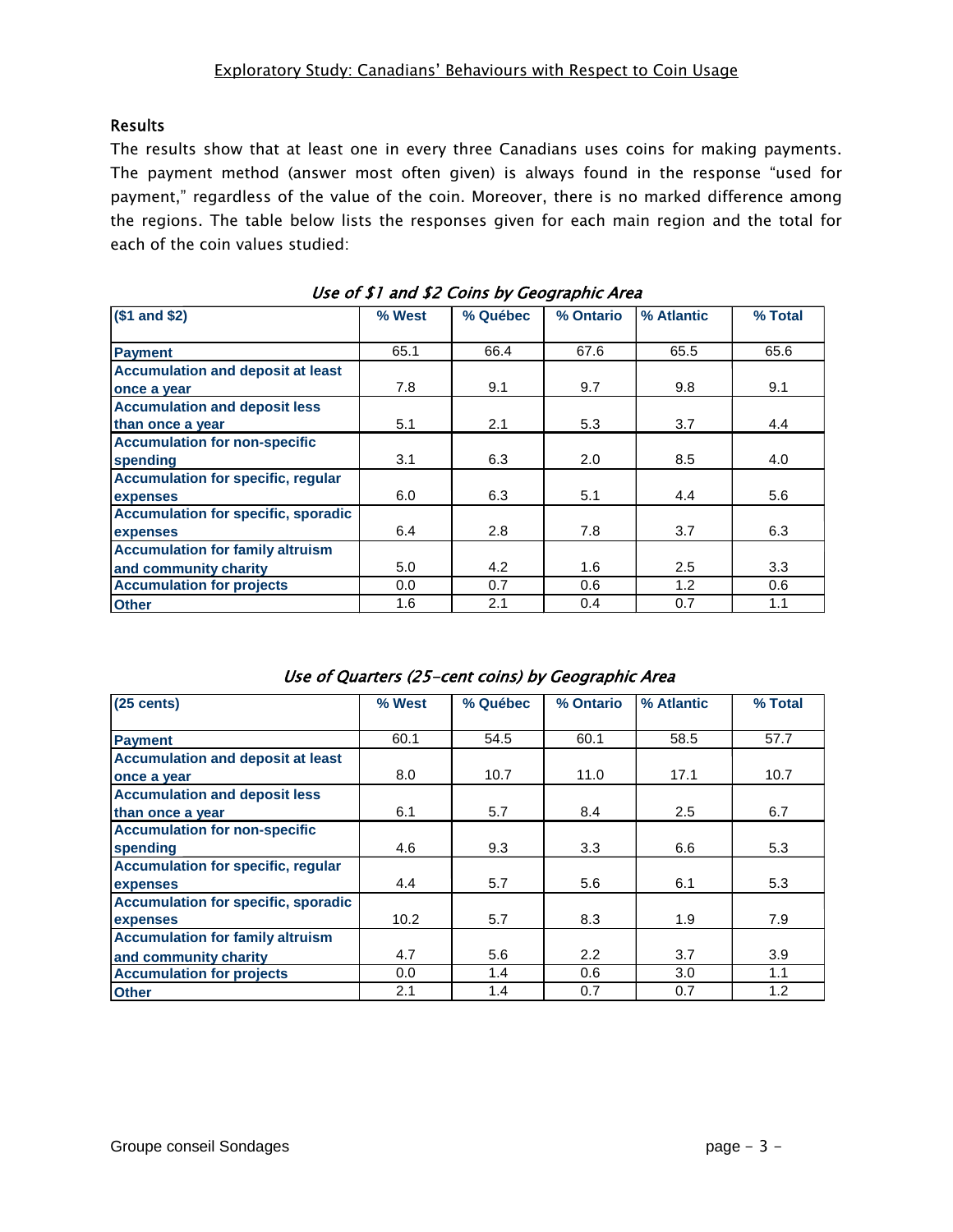| $(10 \text{ cents})$                       | % West | % Québec | % Ontario | % Atlantic | % Total |
|--------------------------------------------|--------|----------|-----------|------------|---------|
|                                            |        |          |           |            |         |
| <b>Payment</b>                             | 50.2   | 50.2     | 52.4      | 51.1       | 50.2    |
| <b>Accumulation and deposit at least</b>   |        |          |           |            |         |
| once a year                                | 13.5   | 16.8     | 17.0      | 23.2       | 16.5    |
| <b>Accumulation and deposit less</b>       |        |          |           |            |         |
| than once a year                           | 12.6   | 9.9      | 13.1      | 7.9        | 11.9    |
| <b>Accumulation for non-specific</b>       |        |          |           |            |         |
| spending                                   | 8.8    | 12.0     | 6.7       | 4.9        | 8.6     |
| <b>Accumulation for specific, regular</b>  |        |          |           |            |         |
| expenses                                   | 3.9    | 2.1      | 4.8       | 4.2        | 3.8     |
| <b>Accumulation for specific, sporadic</b> |        |          |           |            |         |
| expenses                                   | 2.1    | 0.7      | 1.3       | 0.0        | 1.3     |
| <b>Accumulation for family altruism</b>    |        |          |           |            |         |
| and community charity                      | 7.6    | 6.3      | 3.8       | 3.7        | 5.6     |
| <b>Accumulation for projects</b>           | 0.0    | 2.1      | 0.0       | 3.0        | 1.1     |
| <b>Other</b>                               | 1.2    | 0.0      | 0.9       | 2.0        | 1.0     |

Use of Dimes (10–cent coins) by Geographic Area

Use of Nickels (5–cent coins) by Geographic Area

| $(5$ cents)                                | % West | % Québec | % Ontario | % Atlantic | % Total |
|--------------------------------------------|--------|----------|-----------|------------|---------|
| <b>Payment</b>                             | 48.2   | 52.3     | 55.5      | 49.6       | 51.2    |
| <b>Accumulation and deposit at least</b>   |        |          |           |            |         |
| once a year                                | 14.0   | 16.8     | 15.9      | 24.0       | 16.6    |
| <b>Accumulation and deposit less</b>       |        |          |           |            |         |
| than once a year                           | 12.8   | 10.6     | 13.2      | 6.8        | 12.0    |
| <b>Accumulation for non-specific</b>       |        |          |           |            |         |
| spending                                   | 8.7    | 11.2     | 5.6       | 7.3        | 8.0     |
| <b>Accumulation for specific, regular</b>  |        |          |           |            |         |
| expenses                                   | 3.2    | 2.1      | 2.9       | 4.9        | 2.9     |
| <b>Accumulation for specific, sporadic</b> |        |          |           |            |         |
| expenses                                   | 1.6    | 0.0      | 1.3       | 0.0        | 1.0     |
| <b>Accumulation for family altruism</b>    |        |          |           |            |         |
| and community charity                      | 8.5    | 4.9      | 4.5       | 3.1        | 5.8     |
| <b>Accumulation for projects</b>           | 0.0    | 1.4      | 0.6       | 3.1        | 1.1     |
| <b>Other</b>                               | 3.0    | 0.7      | 0.6       | 1.4        | 1.4     |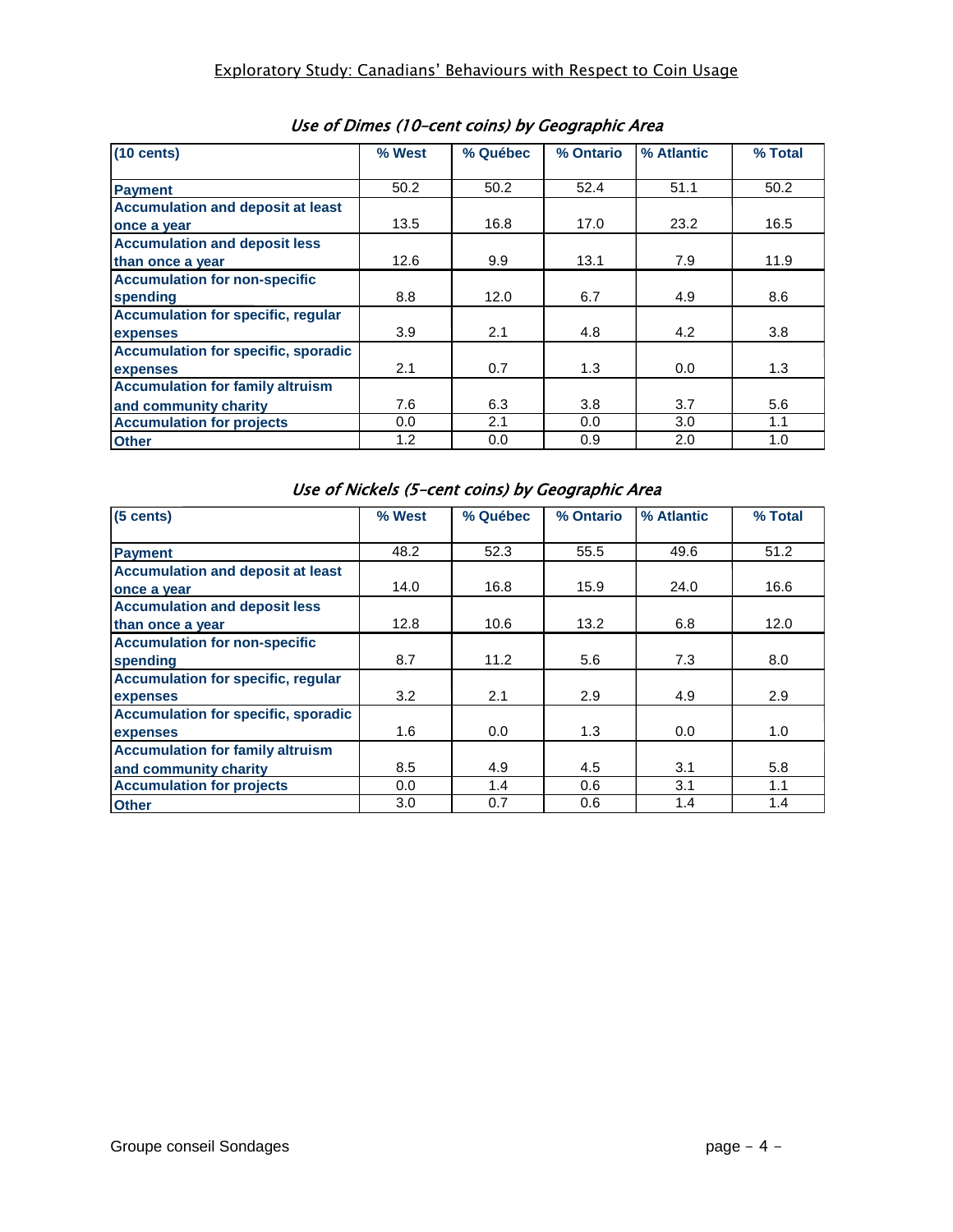| $(1$ cent)                                 | % West | % Québec | % Ontario | % Atlantic | % Total |
|--------------------------------------------|--------|----------|-----------|------------|---------|
| <b>Payment</b>                             | 36.5   | 38.6     | 40.1      | 35.0       | 37.4    |
| <b>Accumulation and deposit at least</b>   |        |          |           |            |         |
| once a year                                | 18.9   | 21.1     | 23.1      | 25.2       | 21.9    |
| <b>Accumulation and deposit less</b>       |        |          |           |            |         |
| than once a year                           | 16.8   | 18.4     | 17.1      | 13.0       | 17.1    |
| <b>Accumulation for non-specific</b>       |        |          |           |            |         |
| spending                                   | 9.9    | 9.2      | 6.1       | 11.0       | 8.2     |
| <b>Accumulation for specific, regular</b>  |        |          |           |            |         |
| expenses                                   | 1.1    | 1.4      | 2.4       | 3.8        | 2.1     |
| <b>Accumulation for specific, sporadic</b> |        |          |           |            |         |
| expenses                                   | 0.0    | 0.0      | 0.6       | 0.0        | 0.2     |
| <b>Accumulation for family altruism</b>    |        |          |           |            |         |
| and community charity                      | 13.3   | 7.8      | 7.8       | 5.7        | 9.2     |
| <b>Accumulation for projects</b>           | 0.0    | 1.4      | 0.6       | 2.4        | 0.9     |
| <b>Other</b>                               | 3.5    | 2.1      | 2.4       | 4.0        | 3.0     |

| Use of Pennies (1-cent coins) by Geographic Area |  |  |  |  |
|--------------------------------------------------|--|--|--|--|
|--------------------------------------------------|--|--|--|--|

It appears that the lower the value of the coin, the less it is used for payments. In fact, almost two Canadians in three (66%) use their \$1 and \$2 coins for payments. This percentage falls to 58% for quarters, approximately 50% for dimes and nickels and 37% for pennies. Moreover, this trend appears to be influenced more by women than by men. The diagram below illustrates the differences between the sexes for each of the coin values studied:





An analysis of the above diagram also shows that, as a general rule, the lower the value of the coin, the greater the difference between men and women with respect to usage for payment. In fact, while there is a 7% difference between men and women for \$1 and \$2 coins, this difference increases to 11% for quarters and to 17% and 18% for dimes and nickels. However, we should note that, at the same time, the difference goes down to 13 % for the use of pennies. Based on

Groupe conseil Sondages **page - 5 -**  $\blacksquare$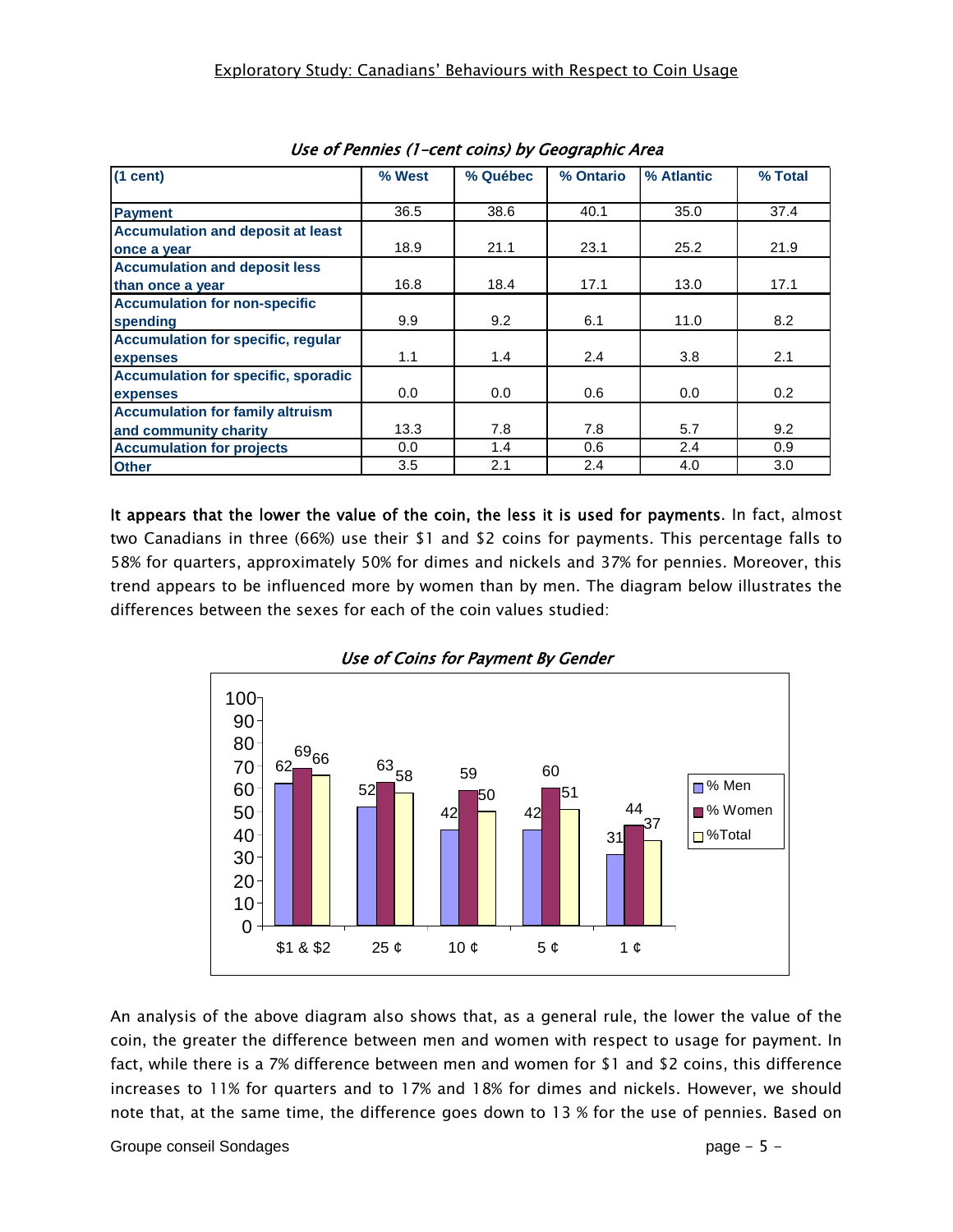these results, we can conclude that women use their small change for payment more than men do.

Age also influences behaviours with respect to small change. The table below shows the use of coins by age for each of the coin values studied:

|             | % between        | % between        | % between | % between        | % between | % between        | % over   |
|-------------|------------------|------------------|-----------|------------------|-----------|------------------|----------|
|             | <b>18 and 25</b> | <b>26 and 35</b> | 36 and 45 | <b>46 and 55</b> | 56 and 65 | <b>66 and 75</b> | 75 years |
|             | $(n=53)$         | $(n=91)$         | $(n=127)$ | $(n=129)$        | $(n=105)$ | $(n=48)$         | $(n=38)$ |
| \$1 and \$2 | 61.1             | 58.6             | 59.7      | 64.7             | 77.1      | 67.2             | 80.3     |
| 25 cents    | 35.9             | 45.5             | 52.7      | 58.2             | 71.1      | 75.9             | 74.2     |
| 10 cents    | 27.4             | 40.2             | 45.5      | 46.0             | 66.2      | 73.4             | 62.1     |
| 5 cents     | 23.5             | 43.7             | 44.9      | 46.3             | 67.9      | 74.9             | 68.3     |
| 1 cent      | 13.6             | 30.2             | 33.3      | 33.4             | 54.6      | 52.9             | 47.4     |

#### Use of Coins for Payment by Age, for Each Coin Value

Except for \$1 and \$2 coins, it appears that young people use their coins less frequently than their elders for payments. In fact, it is interesting to look at the percentages for each of the lines (for each of the coins), which reveals an upward trend in that respect. For example, almost one young person in four (23.5%) between the ages of 18 and 25 uses his/her nickels; this proportion rises to 74.9% for people between the ages of 66 and 75. Generally speaking, it seems that the older we are, the more we use our coins for payments.

Beyond defining which Canadians pay with their change, the survey made it possible to index the purchases and the special projects paid for by individuals who deposit their change. These individuals are very similar to those in the other response categories. In fact, 39.7% of respondents state that they use the money for vacations and trips, 30.8% use it for charitable acts benefiting their family and community, and 17.7% use it for gifts and special holiday purchases. The other components are disparate and difficult to classify.

It must be specified that the results did not reveal any trends with respect to the gross annual income of the household or to the language spoken by the respondents. Finally, the results presented for the sub-categories of responses are pertinent to the overall total but are difficult to analyze separately, given the number of respondents and the associated margins for error.

#### **Conclusion**

It appears that the lower the value of the coin, the less it is used for payment. Furthermore, women use their small change more often than men when paying, and there is a noticeable tendency to use our small change more and more as we grow older.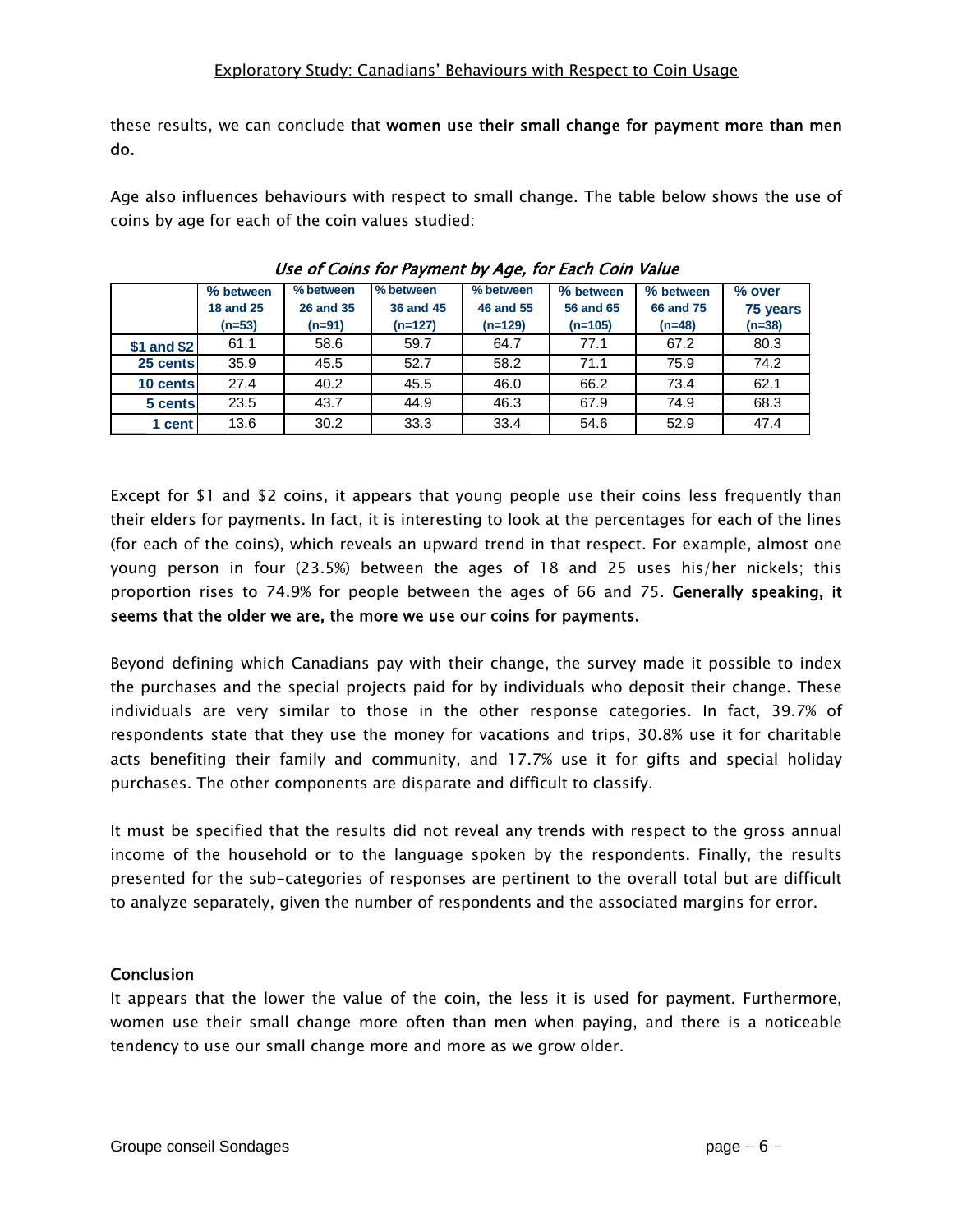# ANNEXE 1 – Questionnaire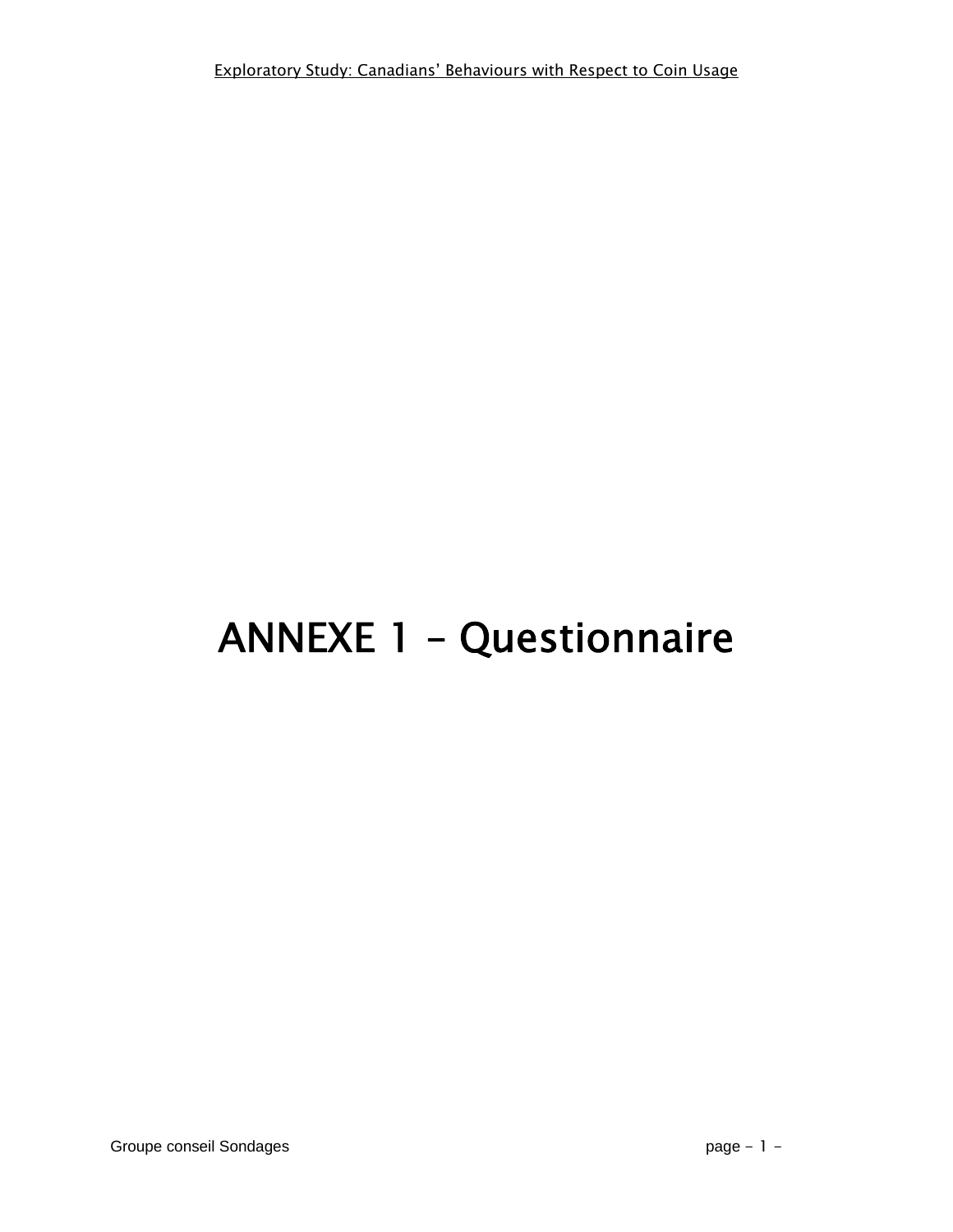#### INTRO

#### Parler à la personne qui a fêté sa fête en dernier<ville >

Bonjour, mon nom est \$I du département de recherche de Desjardins. Nous effectuons actuellement une courte étude pour connaître les habitudes des canadiens sur l'utilisation qu'ils font de leur monnaie. Pourrais-je parler à la dernière personne de 18 ans ou plus qui a célébré son anniversaire. Auriez-vous 2-3 minutes à m'accorder? \$n \*Au besoin, spécifier que les données seront traitées de façon confidentielle

- Oui, procéder à l'entrevue
- □ Non

## Q1

De façon générale, que faites-vous avec vos pièces de 1 dollar et de 2 dollar ?

- $\square$  Je les utilise lorsque je paie
- $\Box$  Je les accumule et les dépose au moins une fois l'an
- $\Box$  Je les accumule et les dépose moins d'une fois l'an
- Autre (spécifier) :
- $\square$  Nsp / Nrp

## Q2

De façon générale, que faites-vous avec vos pièces de 25 cents?

- $\square$  Je les utilise lorsque je paie
- □ Je les accumule et les dépose au moins une fois l'an
- Je les accumule et les dépose moins d'une fois l'an
- Autre (spécifier) :
- $\square$  Nsp / Nrp

# Q3

De façon générale, que faites-vous avec vos pièces de 10 cents?

- $\square$  Je les utilise lorsque je paie
- $\Box$  Je les accumule et les dépose au moins une fois l'an
- $\square$  le les accumule et les dépose moins d'une fois l'an
- Autre (spécifier) :
- $\square$  Nsp / Nrp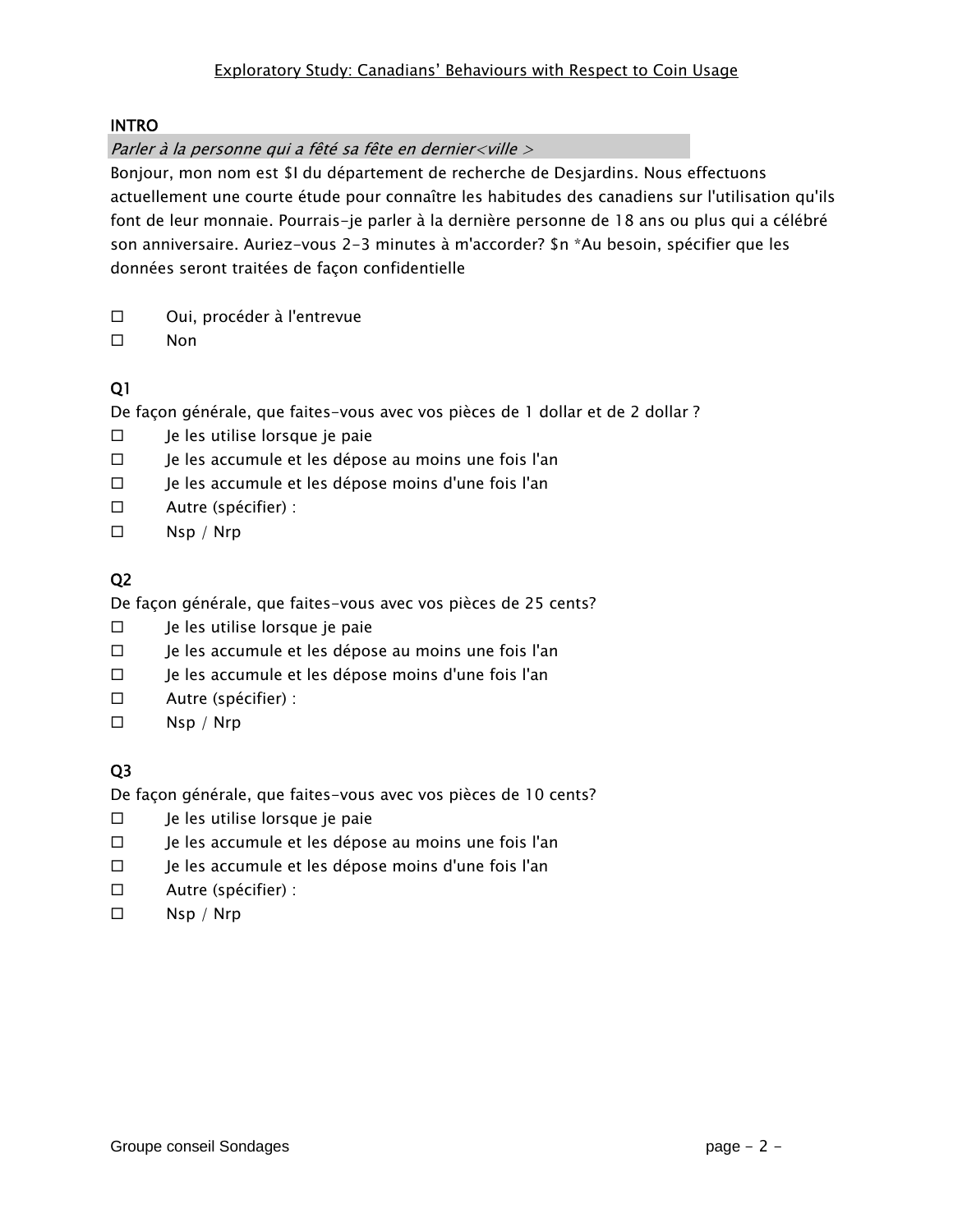De façon générale, que faites-vous avec vos pièces de 5 cents?

- $\square$  Je les utilise lorsque je paie
- □ Je les accumule et les dépose au moins une fois l'an
- $\Box$  Je les accumule et les dépose moins d'une fois l'an
- Autre (spécifier) :
- $\square$  Nsp / Nrp

# Q5

De façon générale, que faites-vous avec vos pièces de 1 cents ?

- $\square$  Je les utilise lorsque je paie
- $\Box$  Je les accumule et les dépose au moins une fois l'an
- Je les accumule et les dépose moins d'une fois l'an
- Autre (spécifier) :
- $\square$  Nsp / Nrp

## Q6

Faites-vous des achats ou des projets spéciaux avec la monnaie que vous accumulez?

- Oui (spécifier) :
- □ Non
- $\square$  nsp / Nrp
- Ne s'applique pas

# Q7

Les prochaines questions seront utilisées pour des fins statistiques Quel est le revenu brut (avant impôt) de votre ménage?

- Moins de 25 000 \$
- Entre 25 000 et 34 999 \$
- Entre 35 000 et 44 999 \$
- Entre 45 000 et 54 999 \$
- Entre 55 000 et 64 999 \$
- Entre 65 000 et 74 999 \$
- Entre 75 000 et 84 999 \$
- Entre 85 000 et 94 999 \$
- Entre 95 000 et 104 999 \$
- $\Box$  105 000 \$ et +
- $\square$  Nsp / Nrp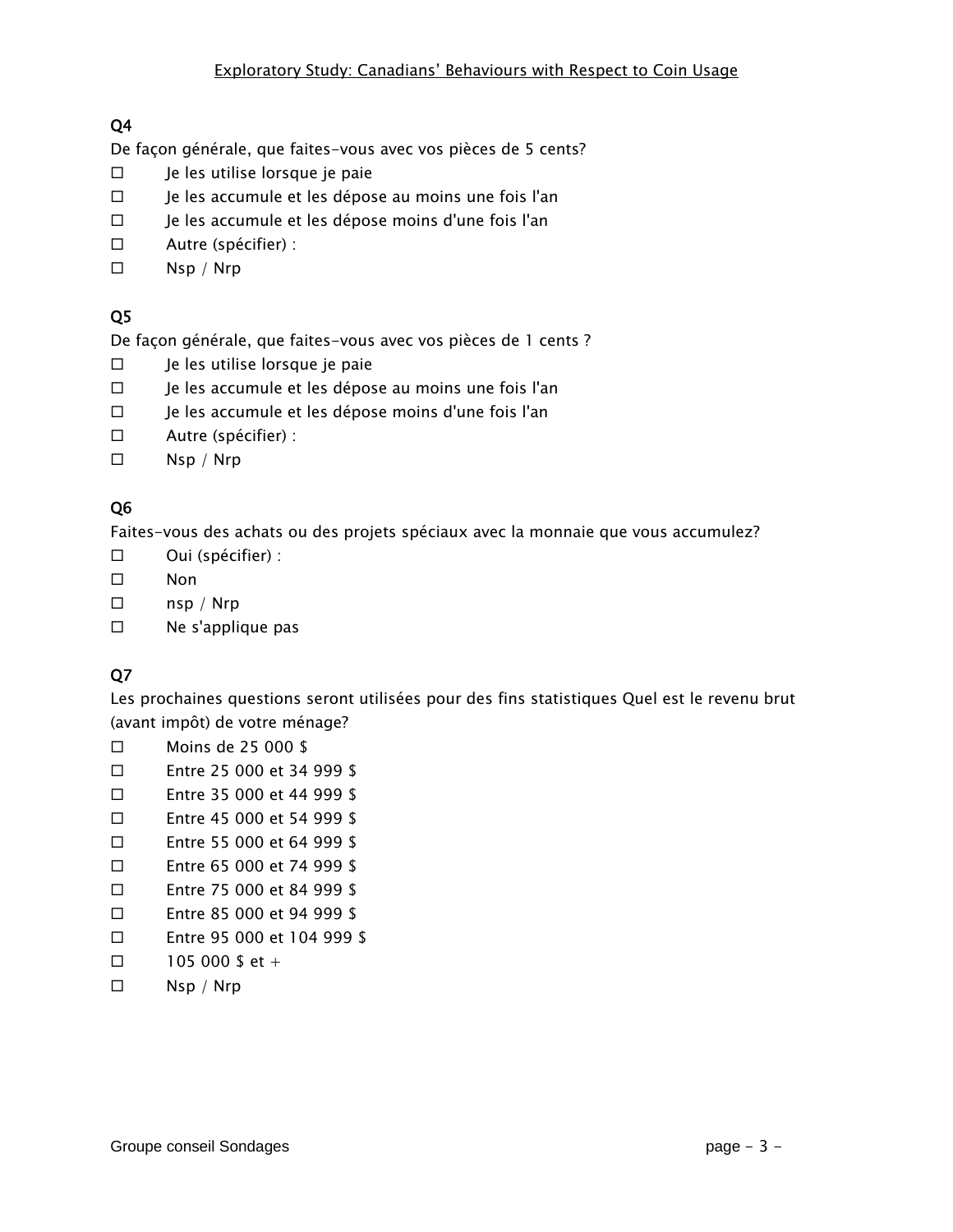Dans quelle catégorie d'âge vous situez-vous?

- Entre 18 et 25 ans
- Entre 26 et 35 ans
- Entre 36 et 45 ans
- Entre 46 et 55 ans
- Entre 56 et 65 ans
- Entre 66 et 75 ans
- $\square$  Plus de 75 ans
- Nsp / Nrp

## MERC2

C'est terminé, je vous remercie de votre bonne collaboration. ET AU NOM DE DESJARDINS, je vous souhaite une bonne fin de soirée. Aurevoir.

\*\*\*\*N'oubliez pas de revenir corriger vos ouvertes \*\*\*\*

Ok 1

# SEXE

Inscrire le sexe

- Masculin
- $\square$  Féminin

# LANG

Inscrire la langue

- Français
- Anglais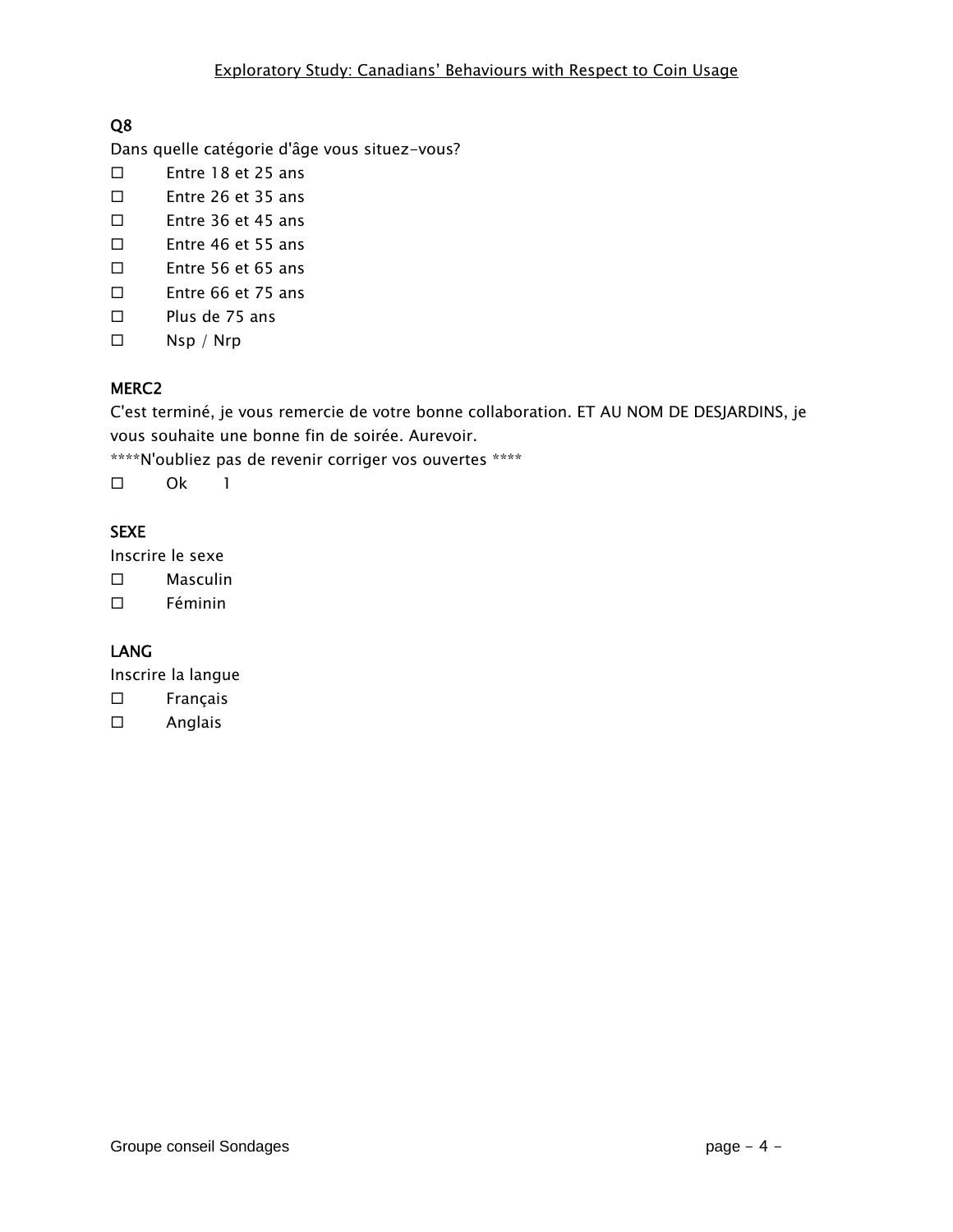INTRO

Parler à la personne qui a fêté sa fête en dernier<ville >

Hello, my name is \$I from the Desjardins research department. We are conducting a short study to find out the habits of canadian adults regarding the use of their change. May I speak to the person who last celebrated their birthday and who is at least 18 years old. Could you spare 2-3 minutes? \*\*If need be, specify that the answers are anonymous and confidential\*

- $\square$  Yes, proceed with the interview
- $\square$  No

# Q1

In general, what do you do with your 1 or 2 dollar coins ?

- $\Box$  I use them when I pay
- $\Box$  I accumulate them and deposit them at least once a year
- $\Box$  I accumulate them and deposit them less than once a year
- $\square$  Other (specify) :
- $\square$  DNK / DNA

## Q2

In general, what do you do with your quarters (25 cents)?

- $\Box$  I use them when I pay
- $\Box$  I accumulate them and deposit them at least once a year
- $\square$  I accumulate them and deposit them less than once a year
- $\square$  Other (specify) :
- $\square$  DNK / DNA

# Q3

In general, what do you do with your dimes (10 cents)?

- $\square$  I use them when I pay
- $\Box$  I accumulate them and deposit them at least once a year
- $\Box$  I accumulate them and deposit them less than once a year
- $\square$  Other (specify) :
- $\square$  DNK / DNA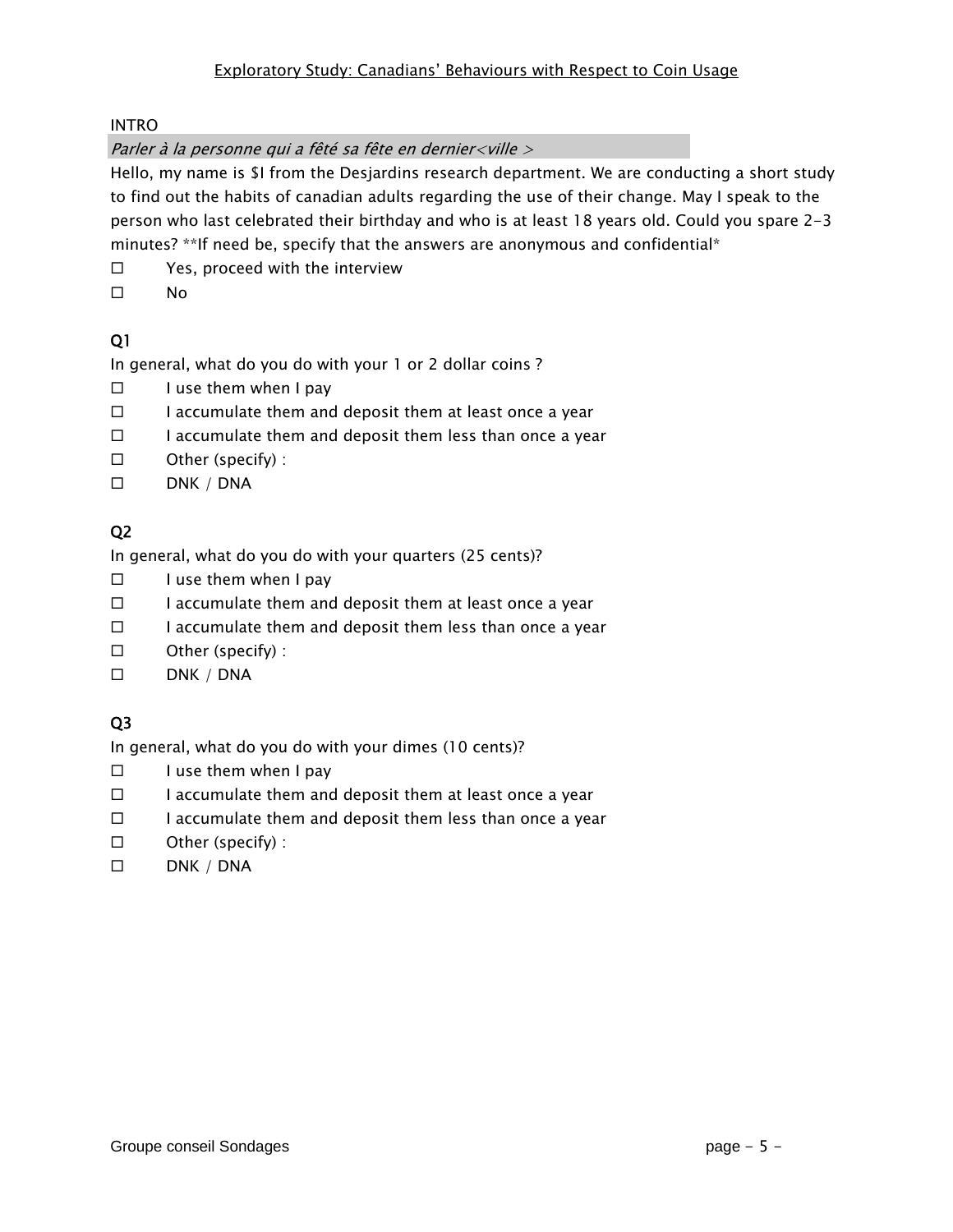In general, what do you do with your nickels (5 cents)?

- $\Box$  I use them when I pay
- $\Box$  I accumulate them and deposit them at least once a year
- $\Box$  I accumulate them and deposit them less than once a year
- $\square$  Other (specify) :
- $\square$  DNK / DNA

# Q5

In general, what do you do with your pennies (1 cent)?

- $\square$  I use them when I pay
- $\Box$  I accumulate them and deposit them at least once a year
- $\square$  I accumulate them and deposit them less than once a year
- □ Other (specify) :
- $\square$  DNK / DNA

## Q6

Do you make purchases or have special projects with the change you accumulate?

- Yes (specify) :
- $\square$  No
- $\square$  DNK / DNA

# $\Box$

# Q7

The following questions are for statistical purposes only What is the gross salary of your household (before taxes)?

- $\square$  Less than 25 000 \$
- □ Between 25 000 and 34 999 \$
- Between 35 000 and 44 999 \$
- □ Between 45 000 and 54 999 \$
- Between 55 000 and 64 999 \$
- Between 65 000 and 74 999 \$
- Between 75 000 and 84 999 \$
- Between 85 000 and 94 999 \$
- □ Between 95 000 and 104 999 \$
- □ 105 000 \$ and more
- $\square$  DNK / DNA